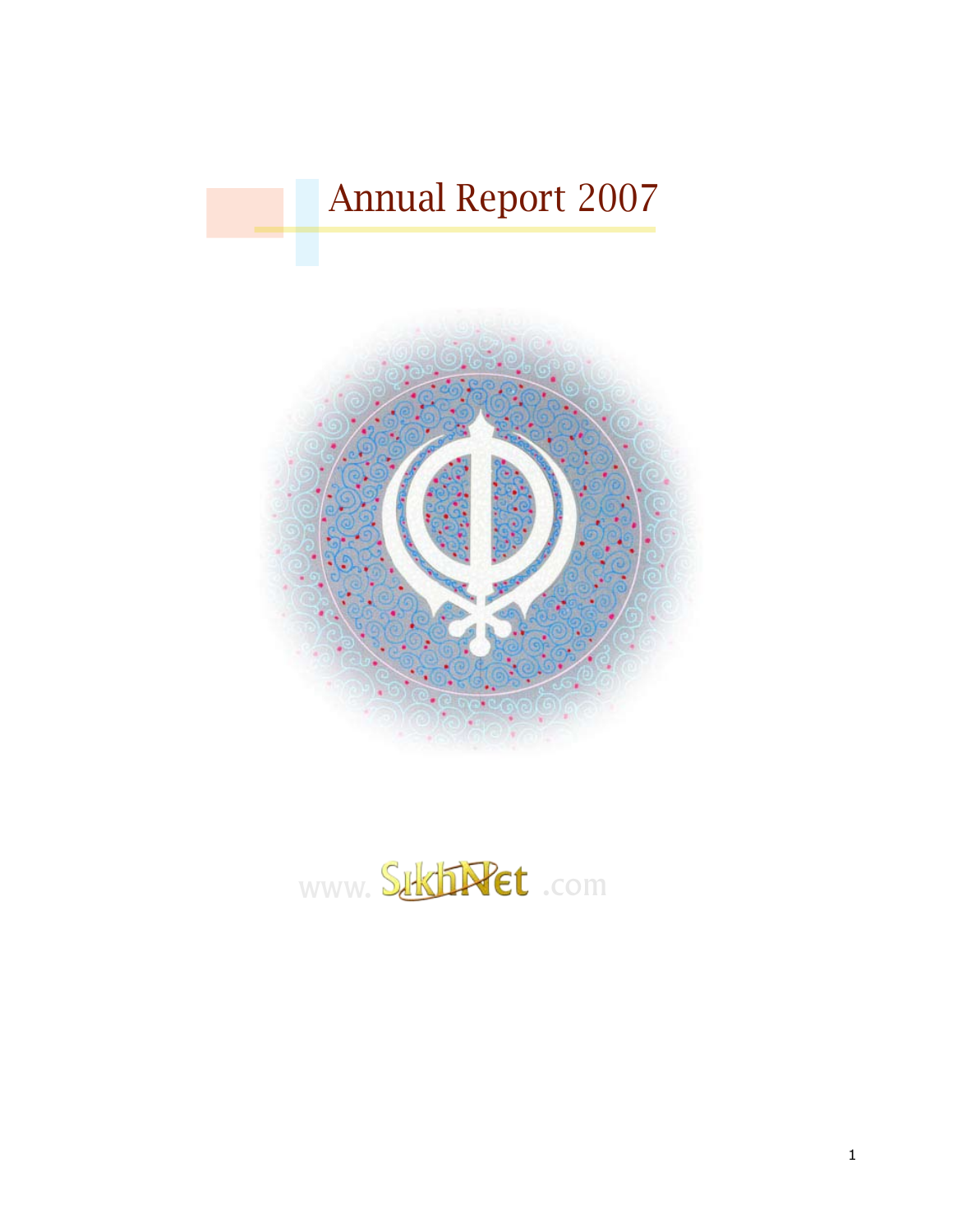# Table of Contents

| Letter from our Executive Director | Page 3        |
|------------------------------------|---------------|
| Jaap Sahib                         | Page 4        |
| Sikh Matrimonials                  | Page 5        |
| SikhNet Inspirations DVD set       | <u>Page 6</u> |
| SikhNet Radio and Television       | Page 7        |
| SikhNet Youth Online Film Festival | Page 8        |
| Mr.Sikhnet - The webmasters blog   | Page 9        |
| <b>Financial Summary</b>           | Page 10       |
| SikhNet Sevadars                   | Page 11       |
| SikhNet Staff                      | Page 12       |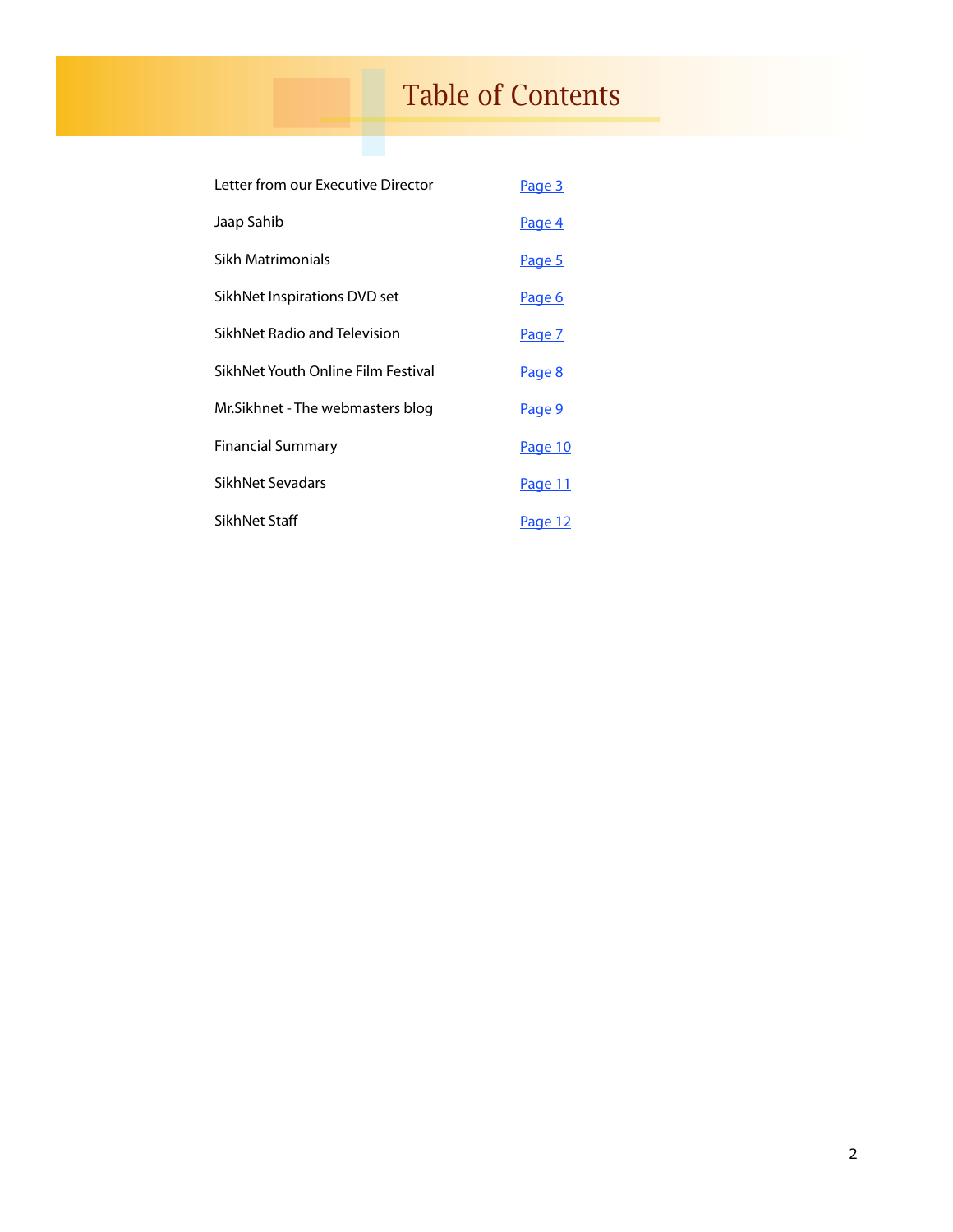# A Letter from our Executive Director

<span id="page-2-0"></span>While 2007 has been a year of turmoil around the world. It has also been a big year for Sikh rights and awareness about Sikhs. There is much to appreciate about 2007. Here at SikhNet thousands of people have been emailing us to express their gratitude for the inspiration that SikhNet provides to them every day. 2007 has been a year marked by SikhNet's entry into new media outlets. In addition to our Web site, SikhNet now has over ten channels of Internet radio and SikhNet content is also being broadcast on television in India and around the world.

Our philosophy and our practice at SikhNet is that we each have the power to choose those things upon which we wish to focus our mind, and what we focus on is what grows and prospers, both in the world and in our own lives as well, for that is the Divine law of manifestation. We each have the power to literally create our own reality through our thoughts, words and actions.

At SikhNet we consciously choose to focus on the positive - to spread good news and to create good will towards all. SikhNet provides a safe, neutral place on the Internet where anyone can come and not be judged in any way; a place where each person is sovereign and free to explore his or her own relationship with our Gurus and our lifestyle; a place where Sikh Youth can find support and inspiration, and can access resources to understand the technology of the lifestyle with which our Gurus have blessed us.

For SikhNet, 2007 was a year of exploring new opportunities and forging new relationships, while continuing to deliver the high quality resources and services that our Cybersangat expects from us.

In 2008, SikhNet will work not only to raise awareness about Sikh issues but will continue to combat discrimination and abuse by educating and inspiring people to deeper understanding of Sikh identity and the technology of Sikh Dharma as given to us by our Gurus. In 2008 we will build on our accomplishments and continue to work closely with SikhNet sponsors, supporters and sevadars to build a better world for our children and our children's children by using every media channel available to

us.

I, for one, am blessed and extremely grateful every day to have been chosen by my Guru to participate in this seva.

Guruka Singh Khalsa

Executive Director SikhNet, LLC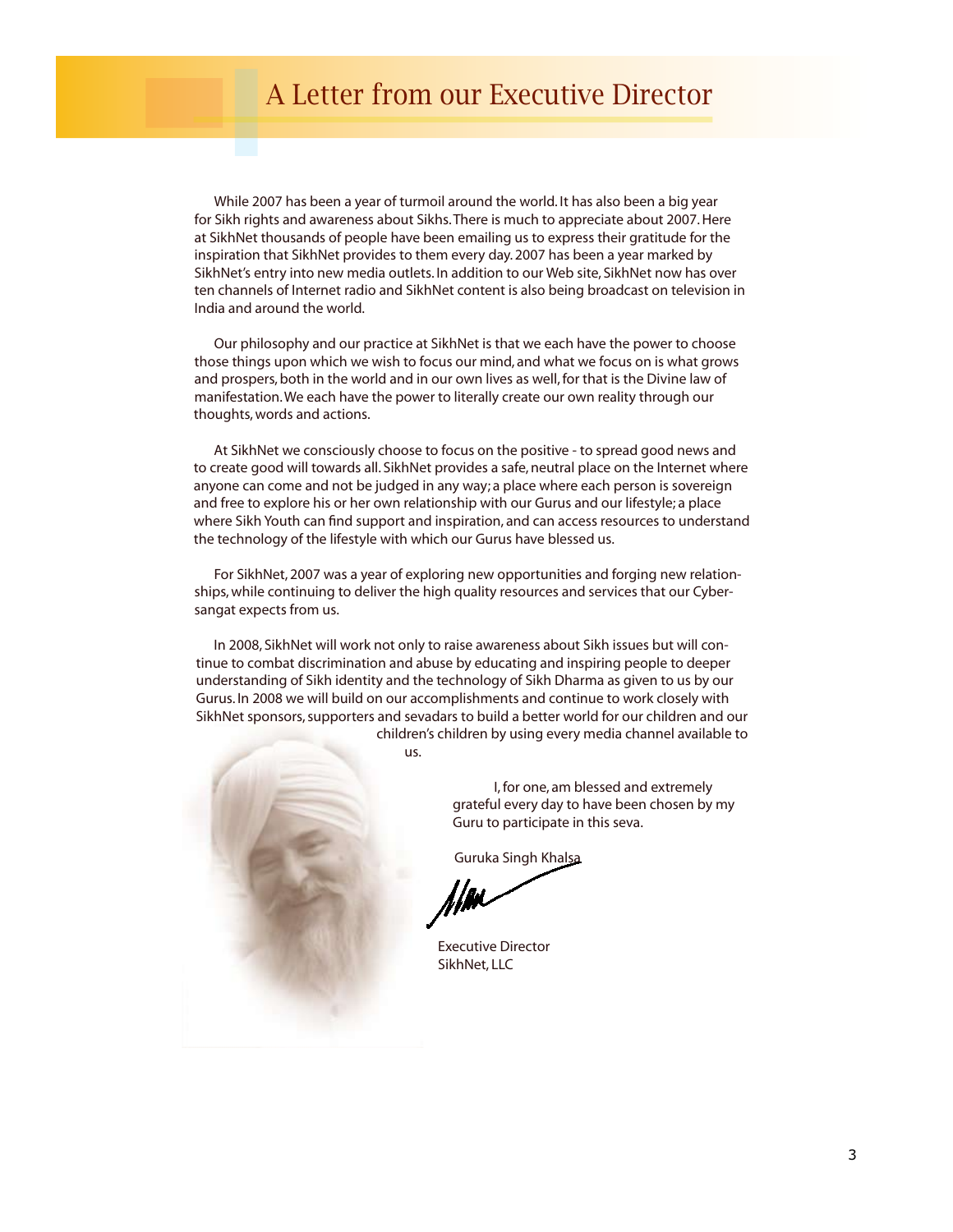# Jaap Sahib Course

Song of the Warrior Saint

<span id="page-3-0"></span>

 In August, 2007, over 100 people attended the Jaap Sahib Course sponsored by SikhNet. We hosted about 30 Indian Sikh guests - many of whom were visiting Española, NM for the first time. We held Bowing Jaap Sahib in the Langar Hall starting with Japji Sahib at 3:45 AM followed by workshops and classes led by Shanti Kaur Khalsa, the Chardi Kala Jatha and others.

### Some quotes from attendees:

 "Was it because this was my first visit to 3HO and the Ashram, or the beauty of New Mexico that created the overwhelming sense of bliss I experienced during the week of the Jaap Sahib? While they certainly added to the richness of the visit, in retrospect it was the experience of the Jaap Sahib itself that created this bliss."

 "Waking at 3:00 a.m. was challenging, but the majesty of those early morning hours combined with the power of the Bowing Jaap Sahib propelled me to unknown levels of consciousness. After both <sup>a</sup> physical and conscious awakening, we sauntered off into the morning darkness and over into the Gurdwara. The communal feeling wrapped you up in its warm arms with one big swoop. It was like we were all sharing one huge blanket. My body, mind and spirit were in union with the infinite."

 "Jaap Sahib Course was <sup>a</sup> whole new experience for me. <sup>I</sup> learnt so many things .I was like <sup>a</sup> blank person when I came to the course, but by the end of course I was like <sup>a</sup> pot full of information and confidence. The main thing that I learnt from the course was that, you can live <sup>a</sup> very good life without having <sup>a</sup> lot of money but with enough of spirituality which comes at no cost at all but with some personal effort and dedication. Other thing that I felt was the power of Jaap Sahib, reciting Jaap Sahib in the sangat gave some kind of confidence and power to me, and I could really feel it. I really felt close to Guru Gobind Singh Ji."

"I felt like <sup>I</sup> was back in Punjab. There were Aunties in the kitchen making me eat pakoras. There were my Khalsa brothers that I could connect to so fast because of our common view on Sikhism. This event was <sup>a</sup> big highlight of my year."

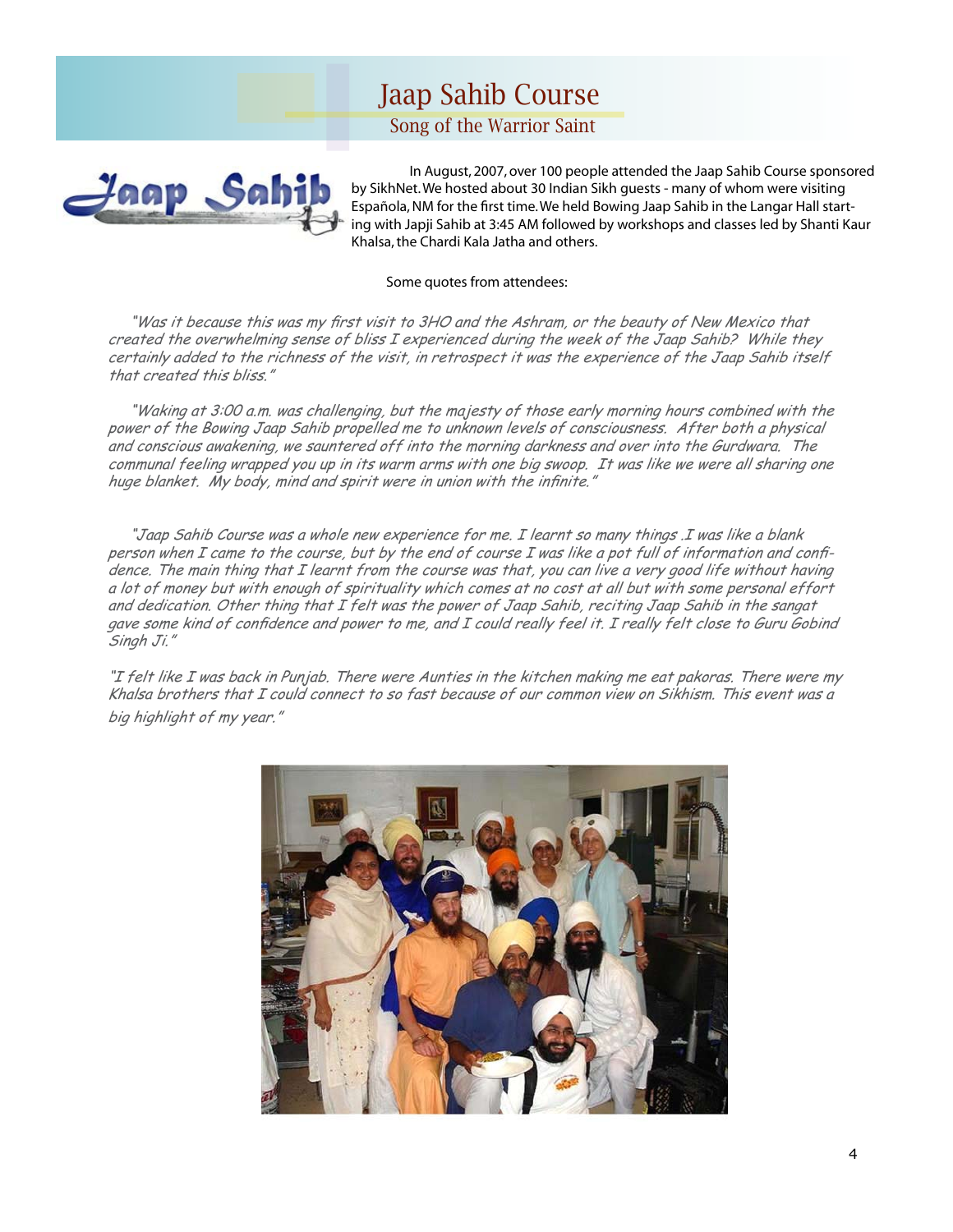# SikhMatrimonials.com

<span id="page-4-0"></span>

Many Sikhs are looking for a spouse, and the traditions behind marriage within the Sikh community are changing. Some people are looking to arrange a match for their son or daughter. Others are assisted by family and friends in meeting someone. And still others are trying the modern Western way of meeting and choosing a spouse for themselves. Sikh Matrimonials.com continues to assist the Sikh community worldwide in helping Singhs and Kaurs to find their match. What is different about Sikh Matrimonials is that the values of Sikhi come first and foremost. Our job is to provide a graceful and easy-to-use on-line communication forum where Sikhs can begin the delicate process of getting to know someone else within a totally secure and supportive environment.

By the grace of Wahe Guru, over 4,500 Sikhs have found their match through SikhMatrimonials.com

### Here is just a little of the grateful feedback we have received:

 "Thank-you Sikh Matrimonials for having an easy-to-use website like this available. <sup>I</sup> really enjoyed my time on the site and met some wonderful people along my journey! Thanks to this website <sup>I</sup> have met my other half and am going to be married in May! I always recommend this site to all my single family and friends! Thanks for making my dreams come true!"

 " Thank you Sikhnet for bring my husband and <sup>I</sup> together. We've been happily married for 3 wonderful years. He's not only my husband, but my best friend. Sikhnet made it very easy for us to find each other, and we deeply thankful for this. We wouldn't be where we are now if it wasn't for SikhMatrimonial. " - Rani Ghandi

 "I found my match first on sikhnet.com but he was not responsive after just one email back and forth because he was busy in his job... <sup>I</sup> realized who he was and that our families have known one another for 15 years! We have not seen one another much over the years, both of us were busy with other relationships and living 200 miles apart so I did not immediately recognize his picture from your website. When I wrote to him again I told him who I was because he knows my aunts, uncles, and cousins very well and we have been inseparable ever since!" - Rav Gill

# **About SikhMatrimonials.com**

- World's Largest Sikh Matrimony site
- Thousands of Successes Over 4,500 Sikhs Married
- First matrimonial site just for Sikhs
- In operation since 1996
- Free registration and profile creation
- Emails answered within 24 hours (on weekdays)
- \*All revenue goes towards SikhNet LLC non-profit

## **Security Features**

- Email confirmation before profile creation
- Your contact information will not be visible to members you don't give it to
- Each profile is manually screened
- Option to hide your profile
- Option to hide your photo
- Report user abuse



"Dear Sikhmatrimonials, Although we were both reluctant to join <sup>a</sup> matrimonials website, we found the Gursikh spouse we were looking for thanks to your service. It's good to have <sup>a</sup> website that can help you find someone

you share the same values and beliefs with. We were engaged in May 2007, and married in December 2007. Thanks for everything :) " - Jagdeep & Preeti



"sat shri akal ji, <sup>i</sup> appreciate the the efforts of sikhmatrimonials.com....... and <sup>i</sup> got my partner through this website....... gur fateh..... chardi kalan...... regards..........." - Harjeet Singh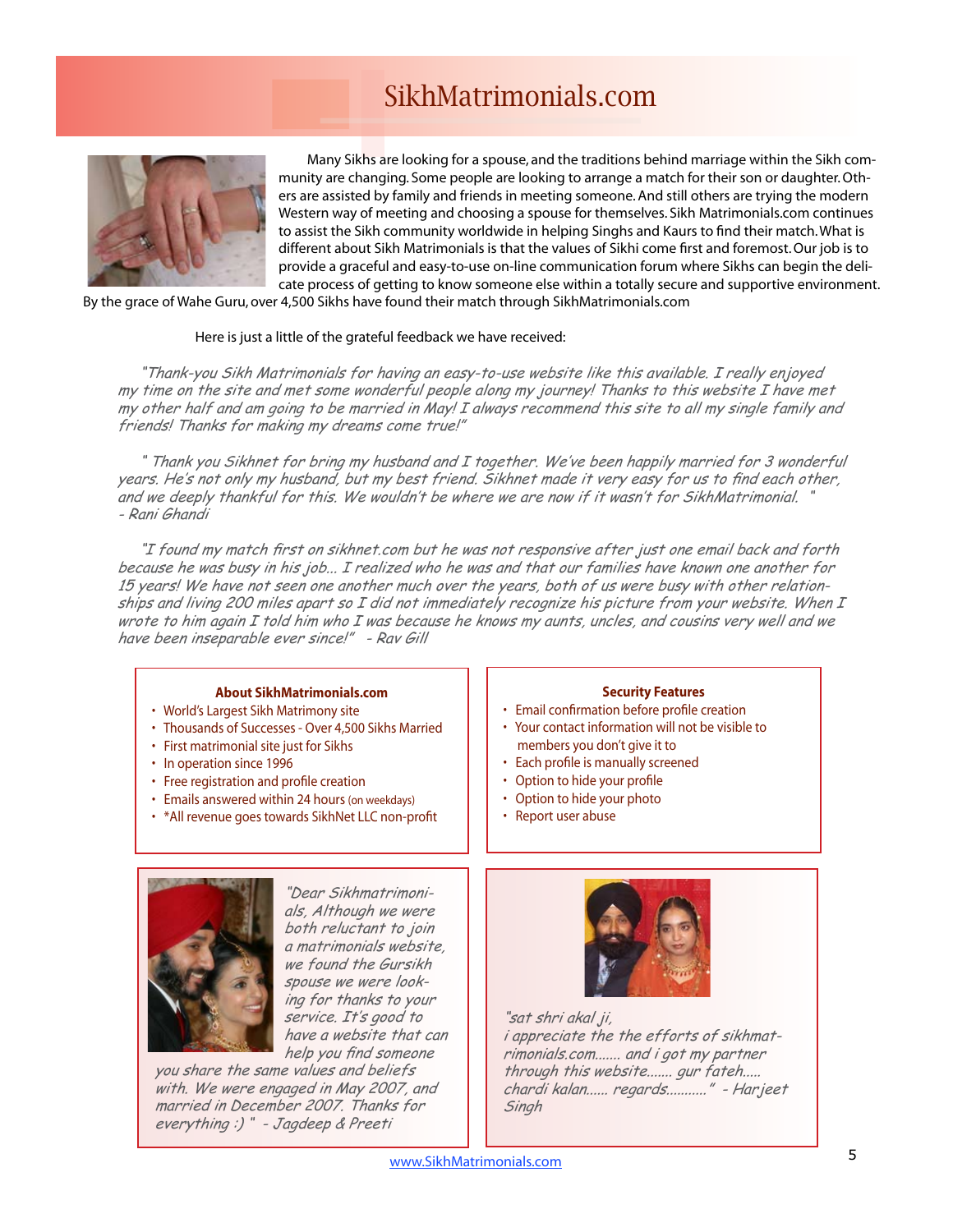# SikhNet Inspirations DVD Set

<span id="page-5-0"></span>Here at SikhNet, we've had many requests to make our online "Inspirations" series of videos on Sikhi available on DVD. Although a lot of work is involved in editing and production, we have finally gone ahead and done the work required to make them available to you. During 2007 we produced the first five volumes of our "Inspirations" DVD set which is now available to SikhNet donors and will be made available for sale during 2008.

#### **Volume 1 - Lifestyle**

The basis of the Sikh Lifestyle explained clearly and lovingly. Everything we do as Sikhs has both a Divine purpose and a practical purpose. We are very practical people by nature, but also very elevated and expansive in our awareness and understanding. These talks are both simple and deep at the same time. The essence of Sikhi as a Dharma.

### **Volume 2 - Philosophy**

Sikh thought and philosophy through personal experience leads to understanding. We understand by standing under. That is, it is our humility at every moment before the wonder of God's creation that allows us to live in joy and with an attitude of gratitude. These talks discuss some of the challenges that come our way when we live as Sikhs of the Guru, along with how to surmount them.

#### **Volume 3 - Life, Family, Relationships**

We are ourselves in relation to others. Understanding the sacred space and grace of human relationships. We all live in relationship to each other. Son, daughter, mother, father, sister, brother, husband and wife and on and on. We have close relationships, work relationships, school relationships and even mates that stick with us through our entire lifetime. But our deepest relationship is our relationship with our own self and with our Guru. That relationship is the basis of all other successful relationships. In these talks we delve into all of these relationships to gain understanding and insight.

#### **Volume 4 - Meditation**

In life, meditation is essential. Without it our mind becomes our master and we live miserably. Just as we wash our body and brush our teeth so we can be clean and sweet-smelling, just so, our mind must also be cleaned. When the mind is dirty - filled with negative thoughts and fantasies, then we live in a constant state of unhappiness and people do not want to be near us. These talks give a basic set of simple tools based on Gurbani so that we can clean our minds daily to live happily, positively and carefree.

#### **Volume 5 - Videos for Kids**

Children are our future. Do we want them to be just like us? No! We want them to be ten times greater than we. These sahkis are told with wonderful energy and imagination. Every child will love to watch them. They establish the foundation of our lifestyle as Sikhs of the Guru and give shining examples that inspire and uplift children. Watch them with your children and then talk about them together afterwards.

#### Here are somments from SikhNet viewers regarding these videos:

"(The) Sikhnet videos... are really amazing. As <sup>a</sup> sikh from the UK my grasp of Punjabi is not very good and have struggled to understand some bhachans <sup>i</sup> have heard before in punjabi. By posting these videos in english you have made my religion more accessible to me and these videos are truly <sup>a</sup> gift. I really do wish to thank you for your seva and may you and everybody at Sikhnet be bestowed with all of God's graces." - Singh from U.K.

"I like your videos very much. These are very inspiring to me. <sup>I</sup> was <sup>a</sup> person who always saw God's love very closely. However, in the last 6-[7](http://www.sikhnet.com/dvd) years I lost myself in Maya and suffered <sup>a</sup> lot. With Guru's grace, I'm back on the right path. I always take out some time daily to listen to your any video. I don't feel alone anymore. I really appreciate the way in which you are serving to humanity. It's like online satsangat." - Kaur from Australia

> **DVD's now available for purchase!** [www.SikhNet.com/DVD](http://www.sikhnet.com/dvd)

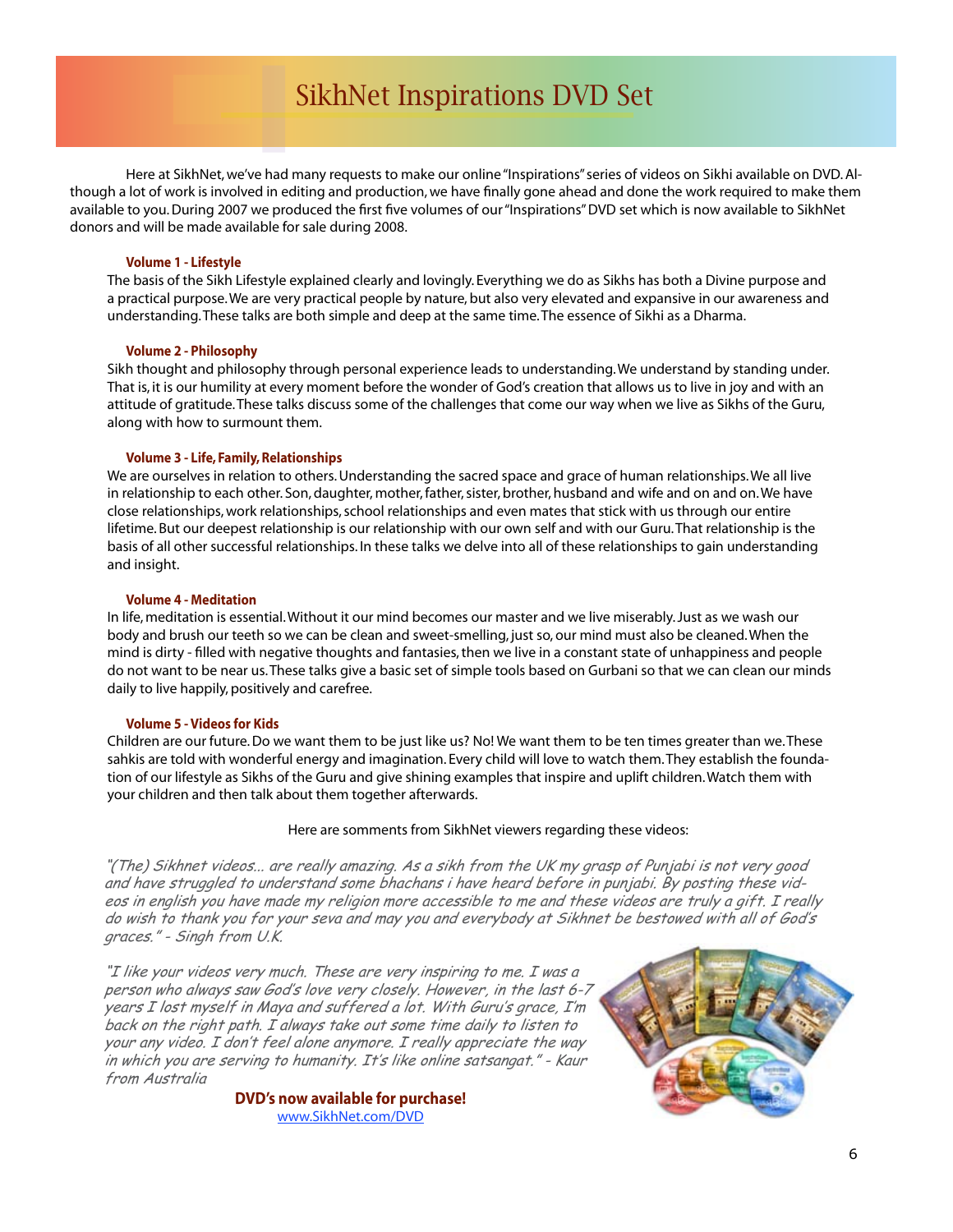# SikhNet Radio and Television

<span id="page-6-0"></span>2007 saw the beginning of wider distribution of SikhNet multimedia content through Internet radio and satellite and cable television.



The SikhNet Radio service now has over a dozen channels broadcasting live every day. Gurdwaras around the world can now broadcast their daily Kirtan program live on the internet. We have added live broadcast streams from six Gurdwaras in India, Canada, and the USA. So any time of the day or night anyone can tune into Kirtan that is happening live somewhere in the world!

In addition to the live Gurdwara broadcasts we have also just added two additional new SikhNet Radio channels: "Western/Non-Traditional" and "Classical Raag."These new channels are now broadcasting alongside the original SikhNet Radio "channel".

We have created a network where anyone can watch or listen to Gurbani Kirtan live, in real-time around the clock. Each Gurdwara that comes online becomes its own channel on the SikhNet Radio Network, and is featured on SikhNet.com.

Many of the SikhNet Radio channels, including live kirtan from the Golden Temple, are also now available through the Nokia Internet Radio service for mobile phone users.

[www.SikhNet.com/s/sikhnetradio](http://www.sikhnet.com/s/sikhnetradio)

Current SikhNet Radio channels include:

- Channel 1 All Gurbani Styles
- Channel 2 Western / Non Traditional<br>Channel 3 Classical Raag
- Classical Raag
- Channel 4 Continuous Simran
- Channel 5 Sri Akhand Paath Sahib

Live Channels

- Channel 9 Harmandir Sahib (Golden Temple, Amritsar, India)
- Channel 10 Dukh Niwaran Sahib (Ludhiana, Punjab, India)
- Channel 11 Sukh Sagar (New Westminster, BC, Canada)
- Channel 12 Hacienda De Guru Ram Das (Espanola, New Mexico, USA)
- Channel 13 Gurdwara Sahib Fremont (Fremont, California, USA)
- Sikh Center of the San Francisco Bay Area (El Sobrante, California, USA)
- Channel 16 Gurdwara Sahib Western Singh Sabha (Williams Lake, BC, Canada)
- Channel 17 Gurdwara Sahib Dashmesh Culture Center (Calgary, Alberta, Canada)

# Television

 $\epsilon$ Siotv



Both SikhNet's "Inspiration" series videos and the 2007 SikhNet Youth Film Festival winning videos reached television audiences for the first time this year via the Time TV network and Channel One. Time TV is being telecast in more than 50 countries by satellite. In 2008 SikhNet is planning to reach the television audience in the U.K. via LoveDesi TV which is broadcast on the SKY TV platform to an audience of 15 million people in the U.K.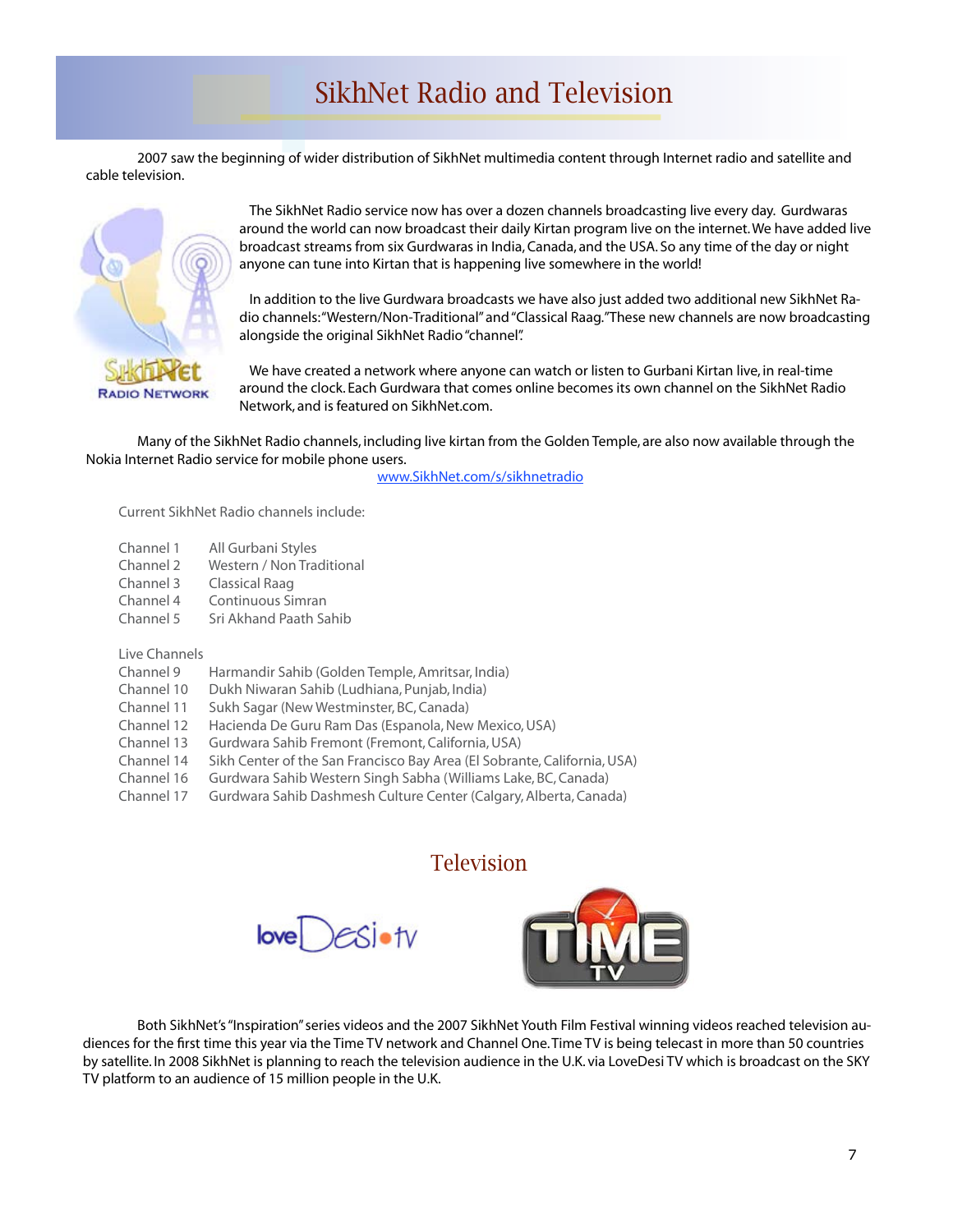# The 2nd Annual SikhNet Youth Online Film Festival

<span id="page-7-0"></span>

 After its debut in 2006, 2007 saw the Second Annual SikhNet Youth Film Festival. The competition was successful even beyond our expectations with the submission of over forty entries, almost twice what we saw last year! The Festival is designed to encourage and inspire our youth to get involved in media and film and use their creativity to produce interesting and educational pieces designed to spread the spirit of Sikhi. Contestants did not need a big budget or a lot of equipment to make a short video; just some creativity and a willingness to learn. Our hope was that youth all over would take this opportunity to try

something new and to use their creativity to communicate a personal message related to being a Sikh. We featured all of the video submissions on SikhNet so that everyone could watch them as the entries came in and then in October we announced the competition winners (cash prizes). Some of the winning videos were also shown at the Spinning Wheel Film Festivals in Toronto, Canada and California.

Our panel of six professional judges watched all the qualifying films and submitted their results.

### [http://www.SikhNet.com/FilmFestival](http://www.sikhnet.com/s/filmfestival)

### JUNIOR DIVISION (11 – 17 years old)

- First Place (\$500 US Dollars) "One Light" by Angad Singh, from Roswell, GA - United States
- Second Place (\$250 US Dollars) "Farz" by Lovejot & Sehebir Singh, from New Delhi - India.
- Third Place (\$125 US Dollars) "The Martyrdom of Hakikat Singhi" by Satprit Kaur, Seattle Washington - United States

# INTERMEDIATE DIVISION (18 – 25 years old)

- First Place (\$1000 US Dollars) "Gurmukh Singh" by Jasmeet & Baljeet Singh Bansal, from Easton, Pennsylvania - United States
- Second Place (\$500 US Dollars) "Bhooley Marg Jinhe Bataya" by Bhupinder Batth, from Chandigarh, Union Territory - India
- Third Place (\$250 US Dollars) "Jaswant Singh Khalra: A Martyr of Human Rights" by Raj Singh, from San Antonio, Texas – United States

### SENIOR DIVISION (26 or older)

- First Place "Teen Puncture" by Ashish Bhatia, from Mumbai, Maharashtra - India
- Second Place "Pingalwara Home for the Homeless" by Pingalwara Sangat, Amritsar, Punjabi - India
- Third Place "Gurus Pride" by Sukhvinder Pal Singh, Hyderabad, AP India

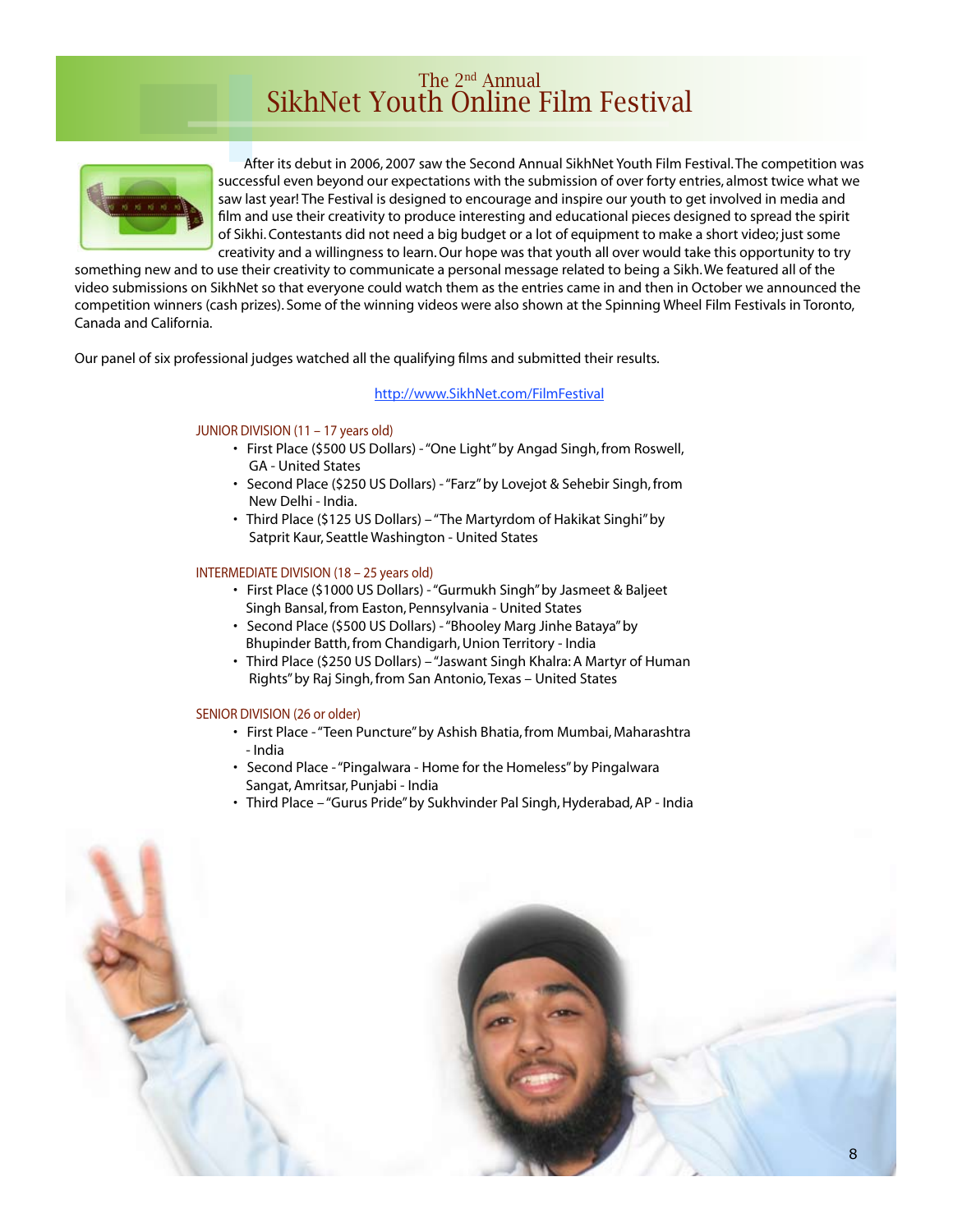# MrSikhNet.com - Webmaster's Blog

<span id="page-8-0"></span>2007 saw the increasing popularity of the Webmaster's Blog with hundreds of new posts, over 2,000 participant comments and an ever-increasing number of Blog visitors and participants. Part of the popularity of the Blog is its interactivity as participants and fellow bloggers post 10-20 comments a day and interact with each other. The power of the Blog and how it serves our worldwide cyber-sangat can be best felt through the comments of our participants. Here are a few of those comments:

 "I recently discovered your site and absolutely fell in love with it. <sup>I</sup> find your website to be utterly inspirational. Through all of you I have seen the true roop of Khalsa and what it means to be <sup>a</sup> Sikh. I realized that Sikhi does not come by being born into <sup>a</sup> Sikh family, instead one has to work hard in order to earn it. After visiting SikhNet I feel like I have found direction in life and the change that I have been waiting for to occur in my life has finally happened." - Kiranjeet Kaur, New York City

 "I want to express my gratitude for the work that you do at Sikhnet. <sup>I</sup> especially appreciate the positive light you consistently project through the website. <sup>I</sup> live in East Tennessee and do not have <sup>a</sup> sangat readily available to me. Your broadcast of weekly Gurdwara is my main method to connect to <sup>a</sup> wider sangat. and <sup>I</sup> particularly enjoy listening to the variety of kirtan played in the weekly Espanola service. It is always <sup>a</sup> special treat for me when some of that kirtan is posted as well. Were it not for Sikhnet, the gift of Guru's kirtan would not be present in my life." – Gurusahai Kaur, Oak Ridge, Tennessee

 "I have watched Guruka Singh's videos over and over again, and each and every time <sup>I</sup> watch them, <sup>I</sup> have tears in my eyes. You have no clue how much you are impacting People all over the globe with such amazing sewa! Sikhnet.com, the MrSikhnet blog, and each and everything you do, just inspires me to the max!"

– Harinderpal Singh, Calgary, Canada

 "I read your blog regularly to try to learn more about our religion. Lately, <sup>I</sup> had been very down about certain circumstances in my life. At <sup>a</sup> time when I needed encouragement, I watched the video by Guruka ji on "God's Gift to Me". His words moved me so deeply and reminded me that my gift cannot be overlooked even when life is challenging. I held onto these words, Ek Ong Kar Sat Gurprasad, and have seen profound changes in my life since I've started to think more deeply about it. I am so moved. And now I have one more affirmation of my faith. I am <sup>a</sup> student. Thank you for helping me learn." - R. Kaur

 "When <sup>I</sup> first, found your videos it was <sup>a</sup> whole new beginning to me. Watching your videos keeps me close to Guru's charan and hope that I never depart within. I used to watch some Sikh saints' Gurbani with Shabads and stories about our Gurus in Punjabi and Gurmukhi. <sup>I</sup> never watched any videos in English, so when <sup>I</sup> first saw your videos on YouTube. <sup>I</sup> understood more in English than in Punjabi. It was amazing how you explained everything about Sikhism not as <sup>a</sup> religion but <sup>a</sup> life style. Your accent and words touched my heart every time I watched your videos. Thank you so very much. I'll repeat ever so often that they're awesome. And I'm looking forward to hearing and watching some more of your videos directed by Gurumustuk Veer Ji."

- Pardip Kaur, Hong Kong

 "I like your videos very much. These are very inspiring to me. <sup>I</sup> was <sup>a</sup> person who always saw God's love very closely. However, in the last 6-7 years I lost myself in Maya and suffered <sup>a</sup> lot. With Guru's grace, I'm back on the right path. In last month only I discovered this SikhNet website. It's really great. Since then, I always take out some time daily to listen to your videos. I don't feel alone anymore. I really appreciate the way in which you are serving humanity. Its like online satsangat." - Navdeep Kaur, Sydney, Australia

[www.MrSikhNet.com](http://www.MrSikhNet.com)

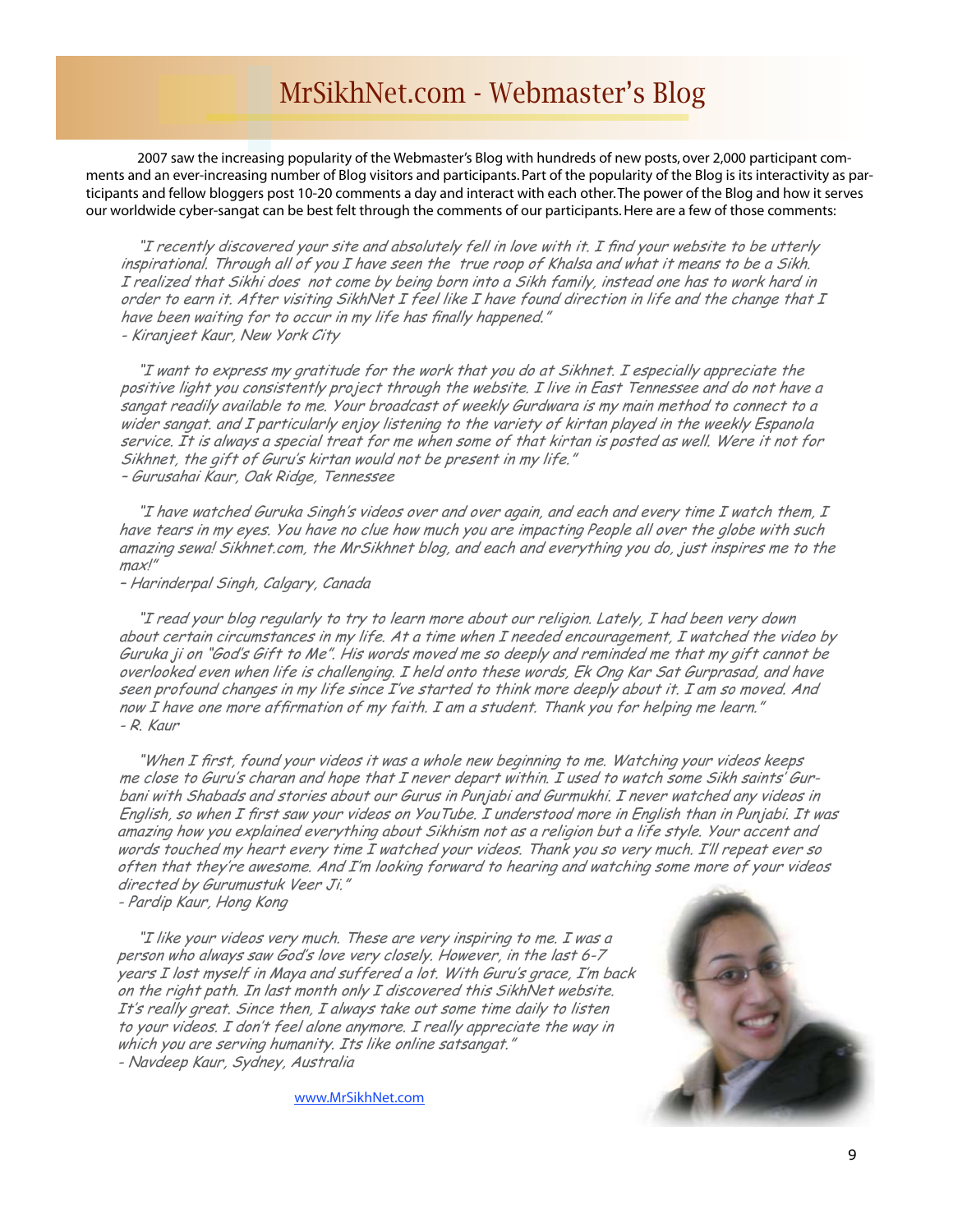# Financial Summary

<span id="page-9-0"></span>This summary shows SikhNet's financial status and activity for the year ending 2007

Note: Sikhnet is a limited liability company, whose sole member is Sikh Dharma International. As such, SikhNet LLC does not receive any funding from any other entity or organization. SikhNet is wholly funded by its own activities and the generous support of the SikhNet global community. As a 501.3c entity, contributions to SikhNet are deductible charitable contributions for residents in the USA.



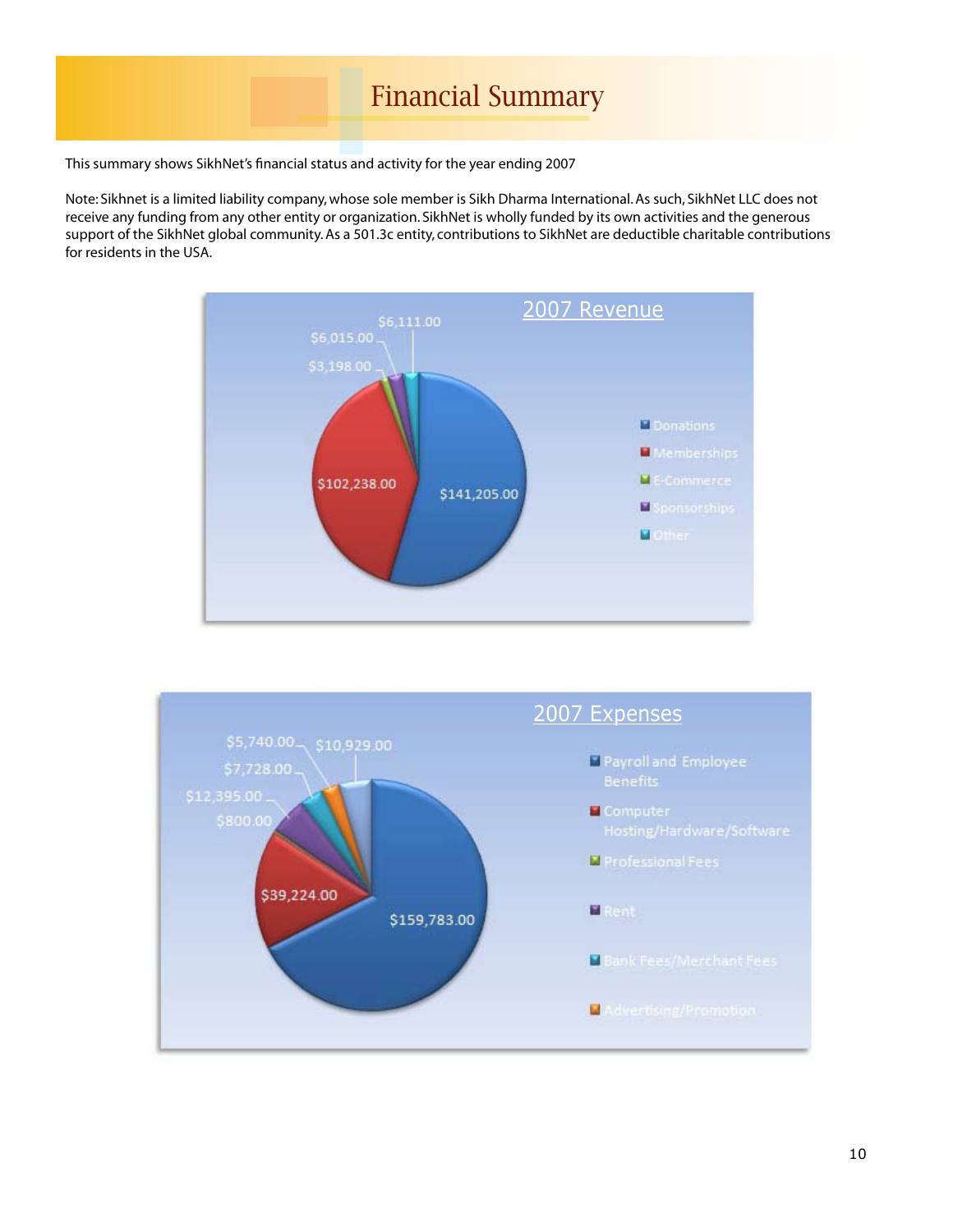# SikhNet Sevadars

<span id="page-10-0"></span>SikhNet is supported and maintained by sevadars other than the employed staff. These sevadars play a vital role in SikhNet's success at education and inspiration of spiritual and Sikh values.

## **English Hukamnama**

One feature that SikhNet introduced this year is the English Audio translation of the daily Hukamnama (From Sri Harimandir Sahib, Amritsar). This project was started as a way to give our world-wide Sangat the Siri Guru Granth Sahib in a more understandable way. It is translated into common English. This seva is done by Sukha Singh Akali, our inspirational Nihang brother from London. Many people log in each day to hear (and read) Sukha Singh's word-for-word translation of the Hukamnama. His translations are very inspirational and easy to understand the message of the Sri Guru Granth Sahib. We feel this is a great thing especially for the youth to understand more about the Bani. The audio translation is posted every day, and then five sevadars from around the world take the time to transcribe each lecture. This is a very time-consuming and committed seva done by sevadars who wanted to remain anonymous, but their contribution cannot be overlooked!



Sukha Singh

<http://hukam.SikhNet.com>

#### **SikhiWiki**

Have you ever visited Wikipedia.org? Well, we've created a "wiki" just for Sikhism. This is a web based encyclopedia written collaboratively by many of its readers. There are lots of readers who have contributed making and editing articles and in essence creating all of the content of Sikhiwiki.org. Sikhiwiki has in a short time become a huge resource for all subjects relating to Sikhism – bio graphical, historical, stories, beliefs etc. Hari Singh from England has championed this endeavor by creating a sizable amount of content, being very active in moderating the site, and featuring articles to keep the site new and fresh.

[www.SikhiWiki.org](http://www.sikhiwiki.org)

### **SikhNet Discussion and Chat Moderators**

The SikhNet Youth Forum, live Chat and Discussion forums are the most popular on the internet. These serve as ways that Sikhs from all around the world can interact with each other in an educational and inspiring way. For many people the internet is their only sangat. Sevadars on these forums make sure no one is posting anything inappropriate or slanderous or material that is too controversial or provocative. Some of these sevadars have been serving diligently for over ten years, to keep our online interactions graceful and inspiring!

[www.SikhNet.com/Discussion](http://www.SikhNet.com/Discussion) [www.sikhnet.com/s/YouthForum](http://www.sikhnet.com/s/YouthForum) [www.SikhNet.com/Chat](http://www.SikhNet.com/Chat)

#### **SikhNet Donors**

In 2006 donations accounted for 38% of our income. In 2007 our donation income accounted for 55% of our total income. More and more, SikhNet is being supported by users like you to keep up everything that SikhNet is doing, and can do in the future. Without our donors there would be no SikhNet, so our donors are our biggest support. [www.SikhNet.com/Donation](http://www.SikhNet.com/Donation)